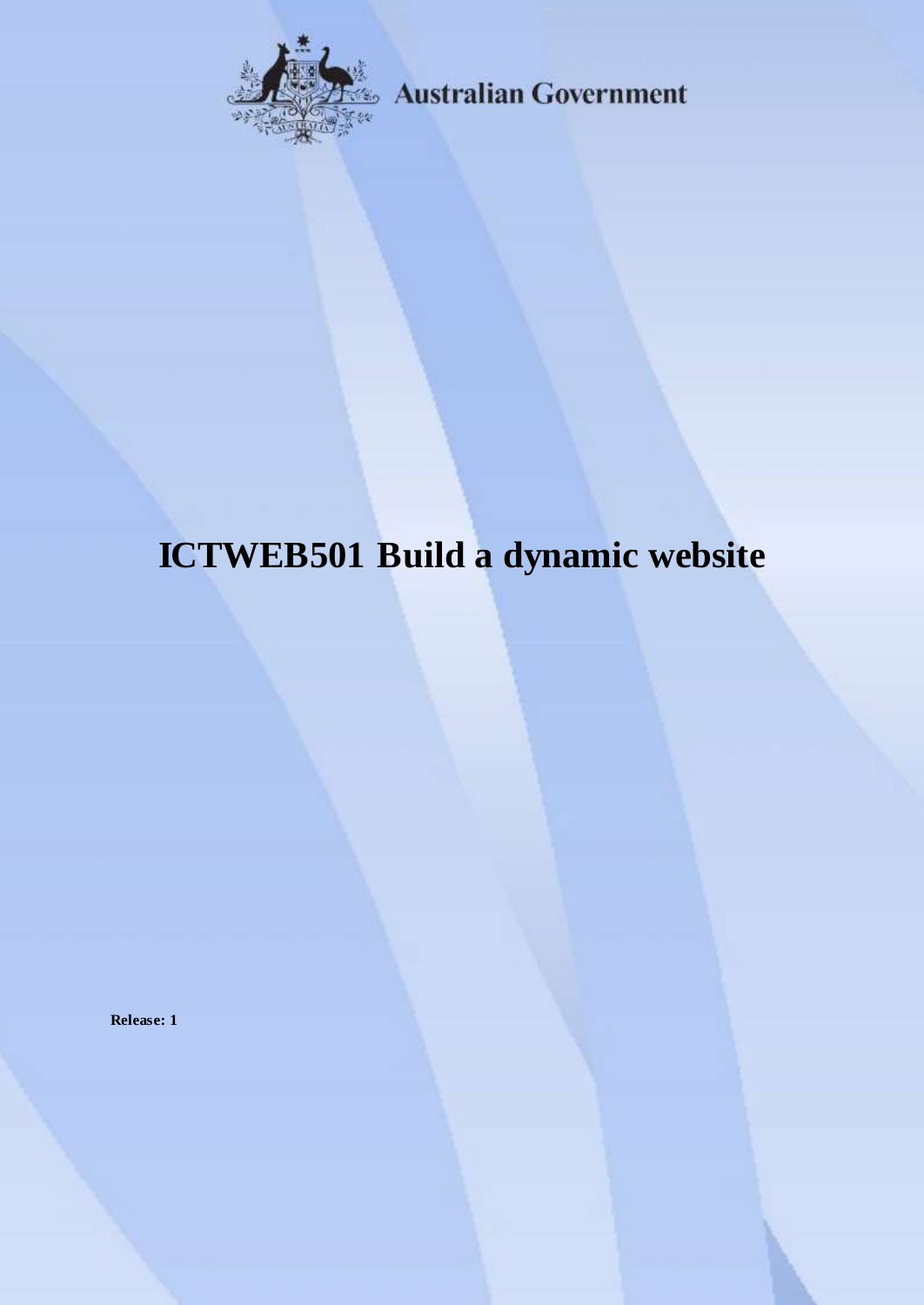### **ICTWEB501 Build a dynamic website**

#### **Modification History**

| Release   | <b>Comments</b>                                                                                                   |
|-----------|-------------------------------------------------------------------------------------------------------------------|
| Release 1 | This version first released with ICT Information and<br>Communications Technology Training Package Version<br>1.0 |

## **Application**

This unit describes the skills and knowledge required to analyse and design websites to meet technical requirements.

It applies to individuals working as web developers who are responsible for the analysis, design, implementation, and testing of websites.

No licensing, legislative or certification requirements apply to this unit at the time of publication.

### **Unit Sector**

Web

#### **Elements and Performance Criteria**

| <b>ELEMENT</b>                                      | PERFORMANCE CRITERIA                                                                                                                                                                                                                                                                  |  |
|-----------------------------------------------------|---------------------------------------------------------------------------------------------------------------------------------------------------------------------------------------------------------------------------------------------------------------------------------------|--|
| Elements describe the<br>essential outcomes.        | Performance criteria describe the performance needed to<br>demonstrate achievement of the element.                                                                                                                                                                                    |  |
| 1. Define and analyse the<br>technical requirements | 1.1 Identify the business requirements and appropriate standards<br>1.2 Determine and document, the purpose, expectations and<br>functionality of the website<br>1.3 Analyse the user-interface design requirements, including user<br>needs, design principles and operating systems |  |
| 2. Produce the software<br>design specifications    | 2.1 Produce a hierarchy of the website showing navigation<br>2.2 Ensure that the content is logical and accessible to the user<br>2.3 Produce the prototype of the user interface<br>2.4 Determine and document, the architectural requirements                                       |  |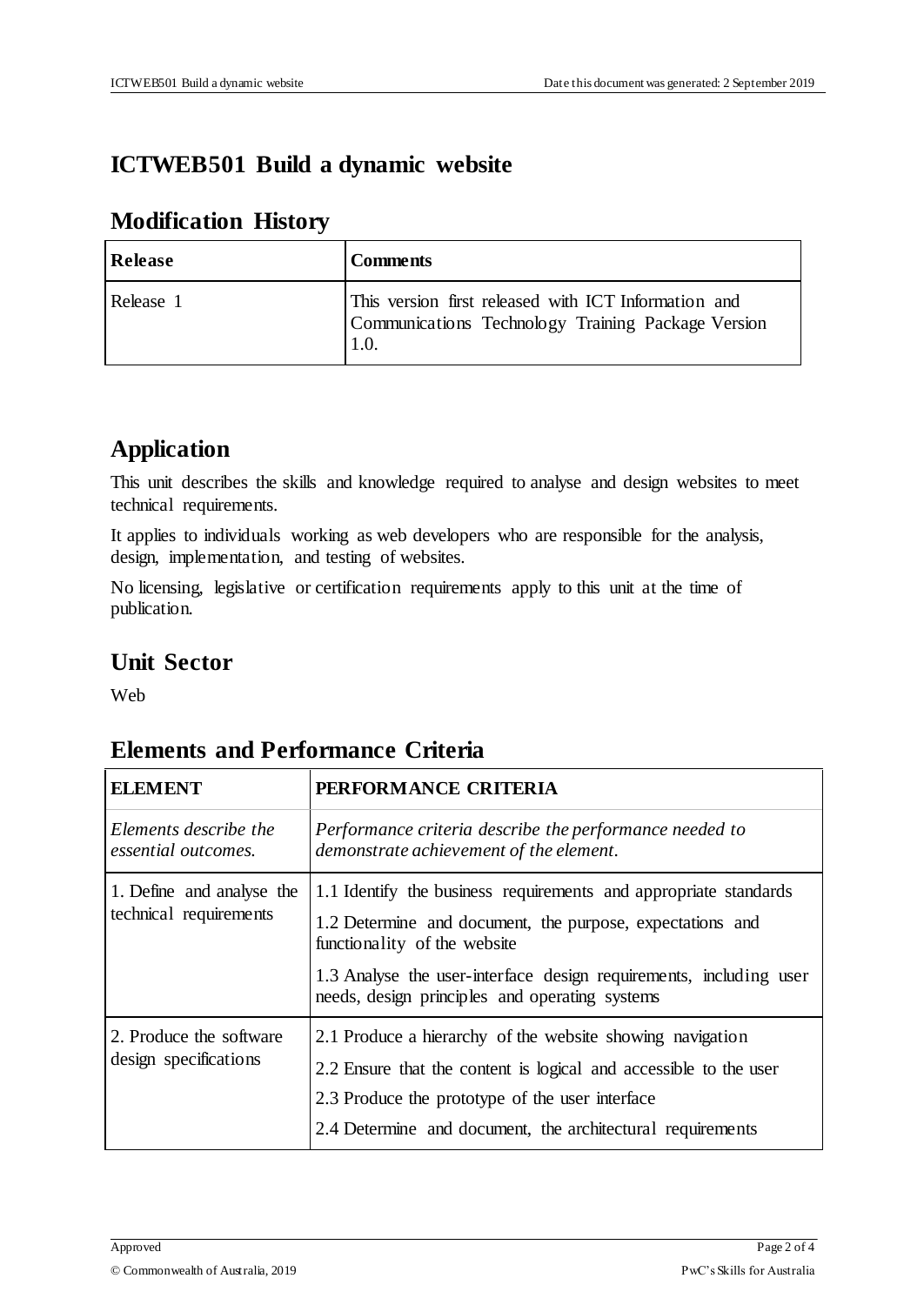| <b>ELEMENT</b>                                    | PERFORMANCE CRITERIA                                                                                                                                                        |  |  |
|---------------------------------------------------|-----------------------------------------------------------------------------------------------------------------------------------------------------------------------------|--|--|
|                                                   | 2.5 Design the data storage requirements                                                                                                                                    |  |  |
| 3. Develop the website to<br>the specified design | 3.1 Create the software components of the website<br>3.2 Test the components of the website<br>3.3 Integrate the components to produce the web application                  |  |  |
| 4. Test the web<br>application                    | 4.1 Test the website against the requirements<br>4.2 Complete and document the design structure<br>4.3 Obtain client feedback and adjust web applications as<br>appropriate |  |  |

## **Foundation Skills**

*This section describes language, literacy, numeracy and employment skills incorporated in the performance criteria that are required for competent performance.*

| <b>Skill</b>                     | <b>Performance</b><br><b>Criteria</b>                      | <b>Description</b>                                                                                                                                                                                                                                                                                                                                                                                       |  |
|----------------------------------|------------------------------------------------------------|----------------------------------------------------------------------------------------------------------------------------------------------------------------------------------------------------------------------------------------------------------------------------------------------------------------------------------------------------------------------------------------------------------|--|
| Reading                          | 1.1, 1.2, 2.2, 2.4, 4.1                                    | Critically analyses complex documentation from a<br>$\bullet$<br>variety of sources, and consolidates information, relating<br>to specific criteria to determine requirements                                                                                                                                                                                                                            |  |
| Writing                          | $1.2, 2.1, 2.3 - 2.5, 3.1,$<br>3.3, 4.2                    | Prepares documentation expressing ideas and exploring<br>complex issues, that is constructed logically, succinctly<br>and accurately<br>Writes and edits computer code and technical data, to<br>$\bullet$<br>ensure syntax and accuracy                                                                                                                                                                 |  |
| Navigate the<br>world of<br>work | 1.1                                                        | Takes full responsibility for following policies,<br>$\bullet$<br>procedures and standards                                                                                                                                                                                                                                                                                                               |  |
| Interact with<br>others          | 2.2, 4.3                                                   | Selects, implements and seeks to improve protocols<br>$\bullet$<br>governing communications to clients and co-workers, in<br>a range of work contexts                                                                                                                                                                                                                                                    |  |
| done                             | Get the work $ 1.1-1.3, 2.2-2.5,$<br>$3.1 - 3.3, 4.1, 4.3$ | Accepts responsibility for planning and sequencing<br>$\bullet$<br>complex tasks and workload, negotiating key aspects<br>with others, and taking into account capabilities,<br>efficiencies and effectiveness<br>Applies systematic and analytical decision-making<br>$\bullet$<br>processes for complex and non-routine situations<br>Uses and investigates new digital technologies, and<br>$\bullet$ |  |